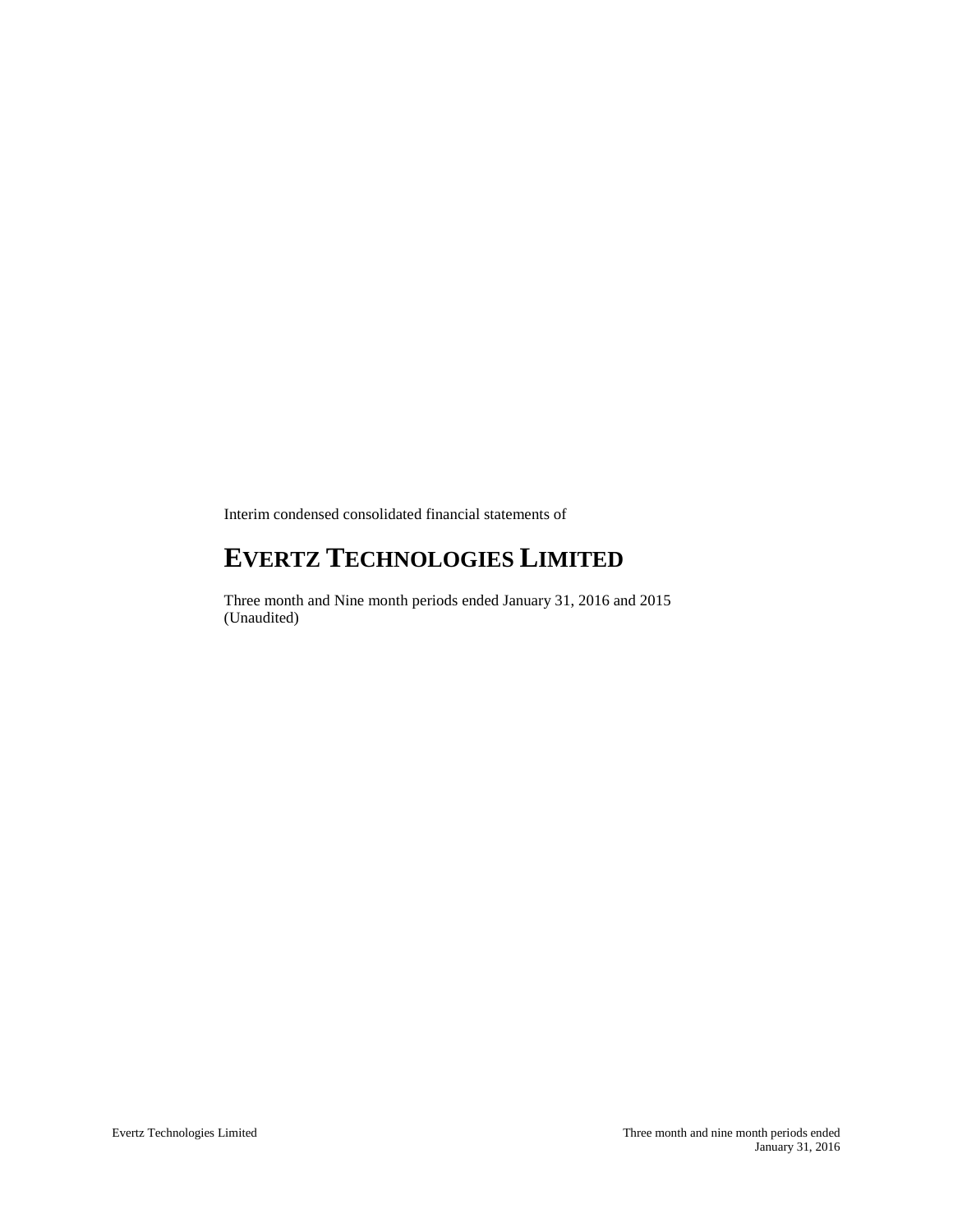# **MANAGEMENT REPORT**

The management of Evertz Technologies Limited ("Evertz" or the "Company") is responsible for the preparation of the accompanying interim condensed consolidated financial statements. The interim condensed consolidated financial statements have been prepared in accordance with International Financial Reporting Standards and are considered by management to present fairly the consolidated financial position, operating results and cash flows of the Company.

These interim condensed consolidated financial statements have not been reviewed by the auditor. These interim condensed consolidated financial statements are unaudited and include all adjustments, consisting of normal and recurring items, that management considers necessary for the fair presentation of the consolidated financial position, results of operations and cash flows.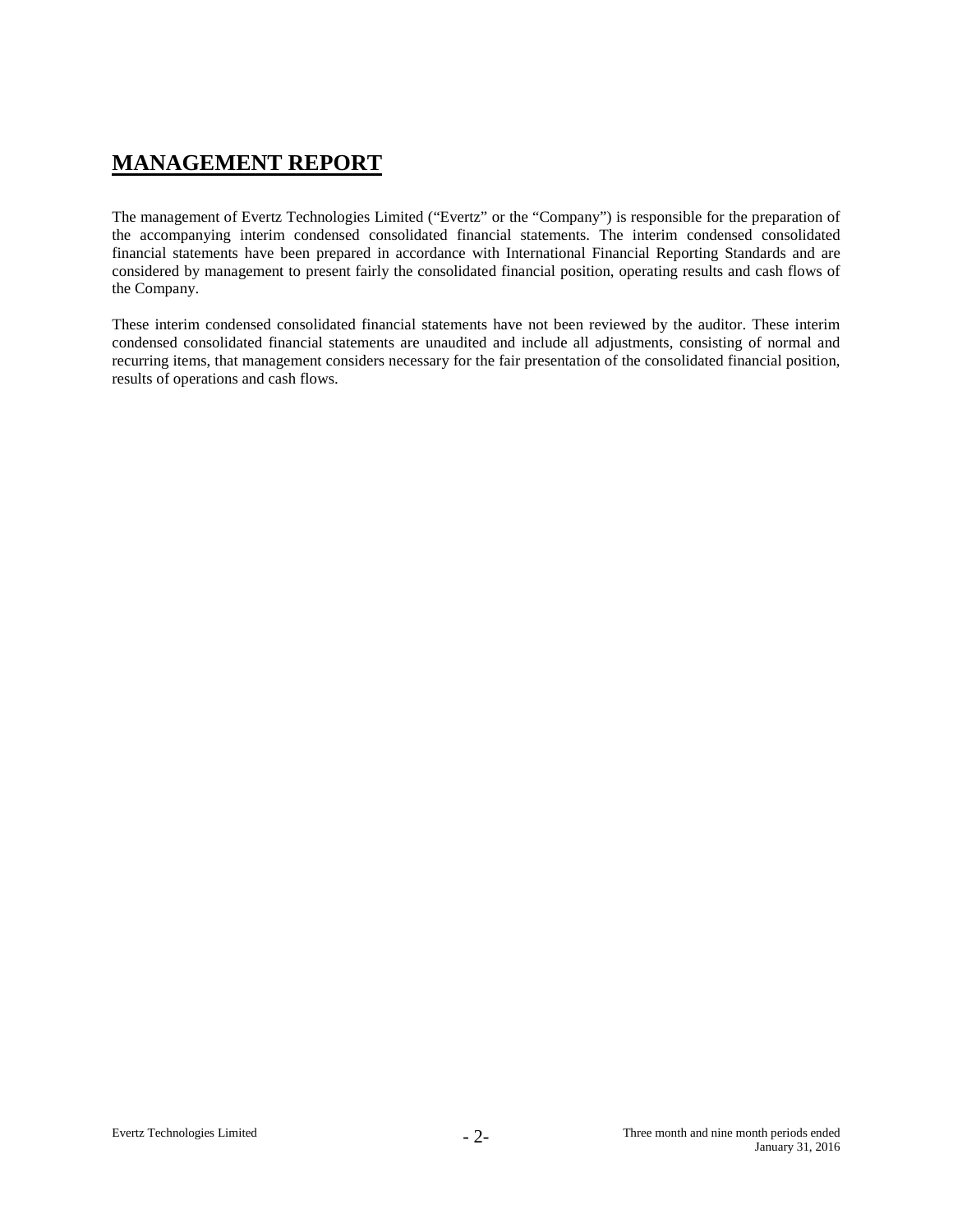Index to Financial Statements (Unaudited)

Interim condensed consolidated financial statements Three month and nine month periods ended January 31, 2016 and 2015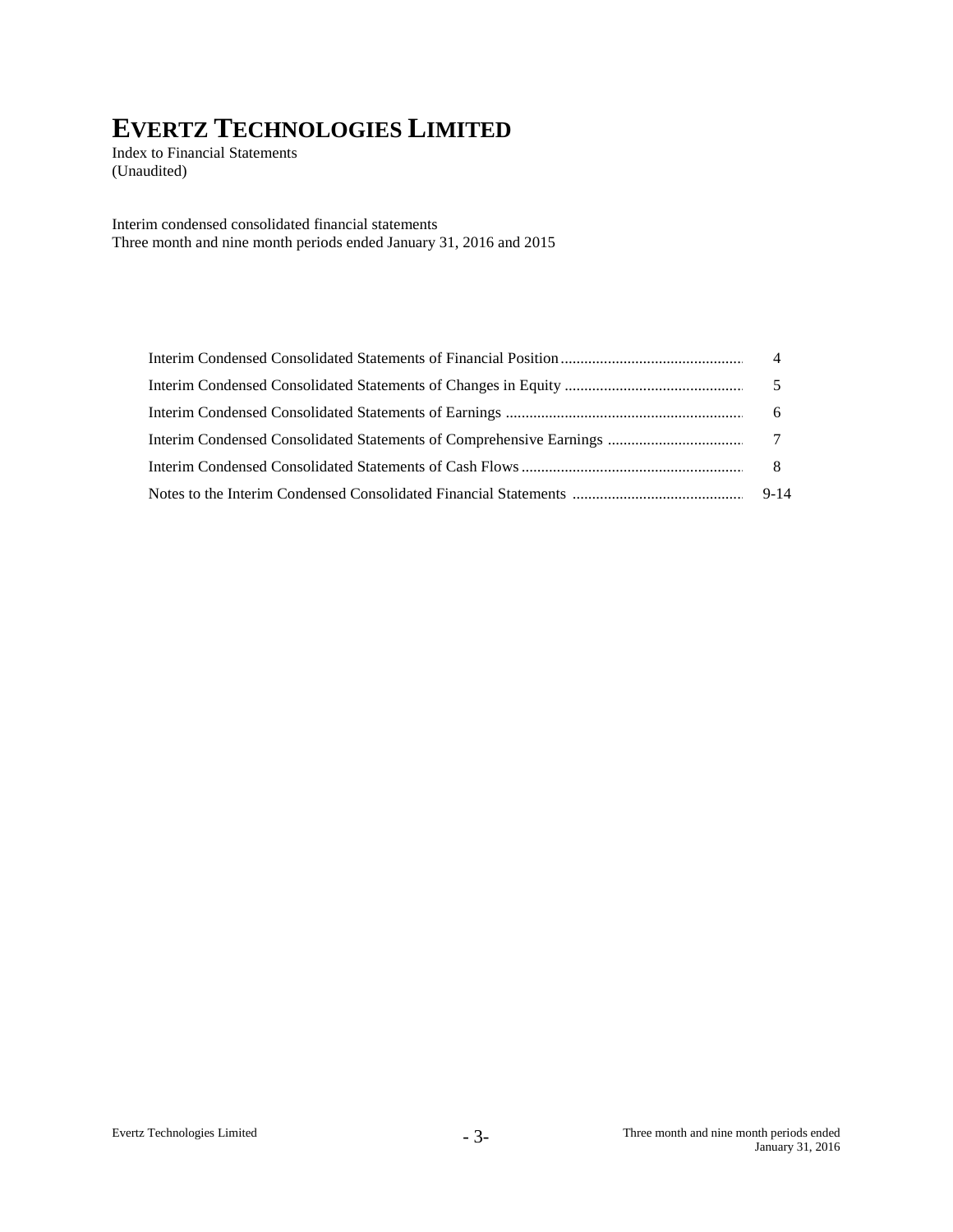Interim Condensed Consolidated Statements of Financial Position (Unaudited)

As at January 31, 2016 and April 30, 2015 (In thousands of Canadian dollars)

|                                           | January 31,   | April 30,     |         |  |
|-------------------------------------------|---------------|---------------|---------|--|
|                                           | 2016          |               | 2015    |  |
| <b>Assets</b>                             |               |               |         |  |
| Current assets                            |               |               |         |  |
| Cash and cash equivalents                 | \$<br>129,924 | \$            | 100,681 |  |
| Trade and other receivables               | 95,727        |               | 95,403  |  |
| Prepaid expenses                          | 6,648         |               | 8,426   |  |
| Inventories                               | 158,308       |               | 154,259 |  |
|                                           | 390,607       |               | 358,769 |  |
| Property, plant and equipment (note 3)    | 45,219        |               | 49,080  |  |
| Goodwill                                  | 18,623        |               | 18,313  |  |
|                                           | \$<br>454,449 | $\mathsf{\$}$ | 426,162 |  |
| <b>Liabilities</b>                        |               |               |         |  |
| <b>Current</b> liabilities                |               |               |         |  |
| Trade and other payables                  | \$<br>48,598  | \$            | 44,265  |  |
| Provisions (note 4)                       | 2,814         |               | 2,229   |  |
| Deferred revenue                          | 19,012        |               | 15,427  |  |
| Current portion of long term debt         | 263           |               | 254     |  |
| Income tax payable                        | 41            |               | 1,699   |  |
|                                           | 70,728        |               | 63,874  |  |
| Long term debt                            | 977           |               | 996     |  |
| Deferred taxes                            | 4,597         |               | 4,432   |  |
|                                           | 76,302        |               | 69,302  |  |
| <b>Equity</b>                             |               |               |         |  |
| Capital stock (note 5)                    | 100,176       |               | 95,708  |  |
| Share based payment reserve               | 13,349        |               | 12,418  |  |
| Accumulated other comprehensive earnings  | 5,473         |               | 3,077   |  |
| Retained earnings                         | 255,576       |               | 242,268 |  |
|                                           | 261,049       |               | 245,345 |  |
| Total equity attributable to shareholders | 374,574       |               | 353,471 |  |
| Non-controlling interest                  | 3,573         |               | 3,389   |  |
|                                           | 378,147       |               | 356,860 |  |
|                                           | \$<br>454,449 | \$            | 426,162 |  |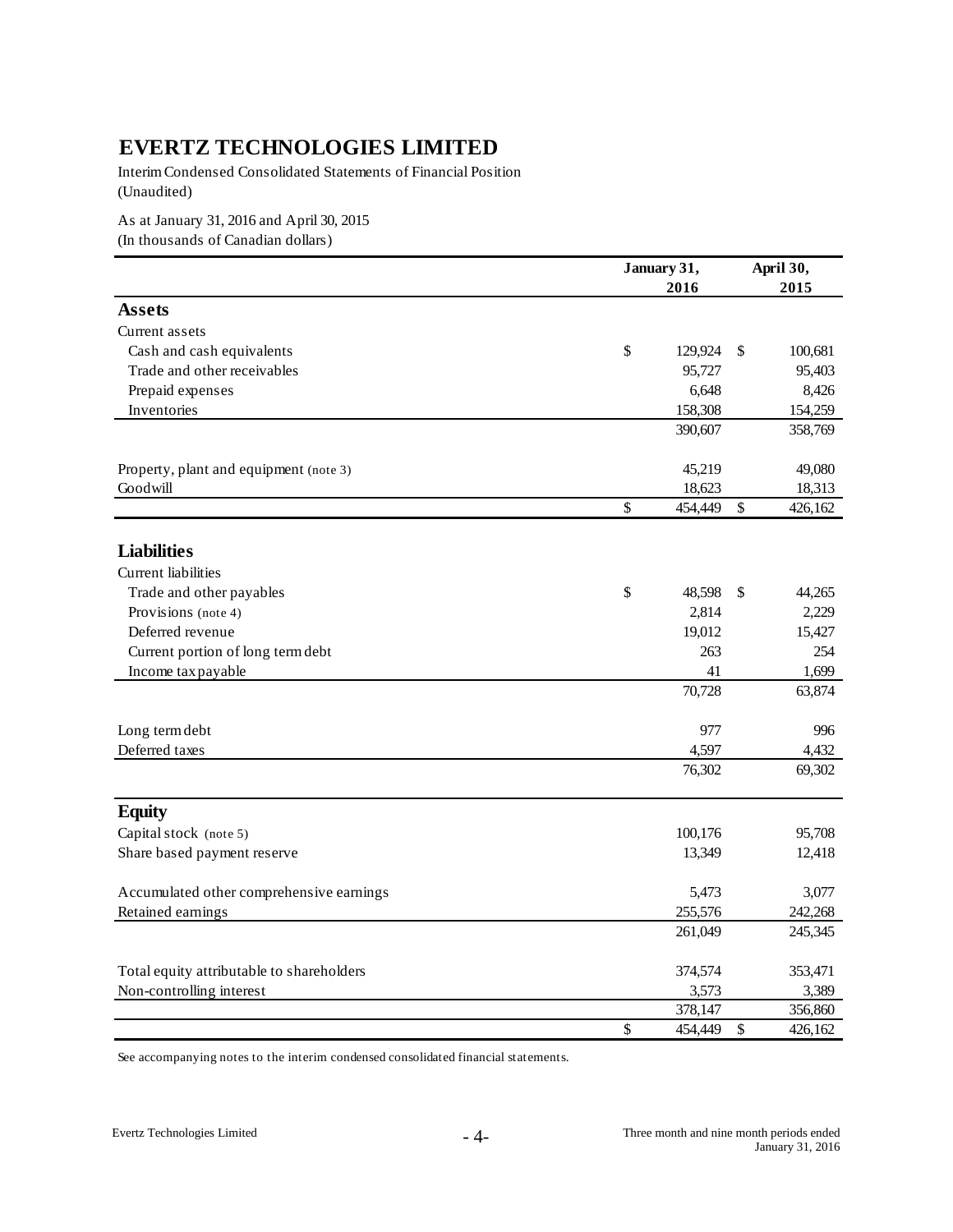Interim Condensed Consolidated Statements of Changes in Equity (Unaudited)

Nine month periods ended January 31, 2016 and 2015 (In thousands of Canadian dollars)

|                                                |                          |               |                |               | Accumulated   |              |           |               | Total           |               |             |             |           |
|------------------------------------------------|--------------------------|---------------|----------------|---------------|---------------|--------------|-----------|---------------|-----------------|---------------|-------------|-------------|-----------|
|                                                |                          |               | Share-based    |               | other         |              |           |               | equity          |               | Non-        |             |           |
|                                                | Capital                  |               | payment        |               | comprehensive |              | Retained  |               | attributable to |               | controlling |             | Total     |
|                                                | stock                    |               | reserve        |               | earnings      |              | earnings  |               | shareholders    |               | interest    |             | Equity    |
| Balance at April 30, 2014                      | \$<br>92,931             | \$            | 10,217         | \$            | 2,966         | \$           | 227,364   |               | 333,478         | \$            | 2,939       | \$          | 336,417   |
|                                                |                          |               |                |               |               |              |           |               |                 |               |             |             |           |
| Net earnings for the period                    |                          |               |                |               |               |              | 54,574    |               | 54,574          |               | 682         |             | 55,256    |
| Foreign currency translation                   |                          |               |                |               |               |              |           |               |                 |               |             |             |           |
| adjustment                                     |                          |               |                |               | 1.049         |              |           |               | 1.049           |               | 171         |             | 1,220     |
| Total comprehensive earnings for the period \$ | $\sim$                   | <sup>\$</sup> | ÷.             | $\mathcal{S}$ | 1,049         | \$           | 54,574    | - \$          | 55,623          | $\mathcal{S}$ | 853         | $\mathbf S$ | 56,476    |
| Dividends declared                             | $\overline{\phantom{a}}$ |               | $\overline{a}$ |               |               |              | (37, 194) |               | (37, 194)       |               | (500)       |             | (37,694)  |
| Share based compensation expense               |                          |               | 2,219          |               |               |              |           |               | 2,219           |               |             |             | 2,219     |
| Exercise of employee stock options             | 2,171                    |               |                |               |               |              |           |               | 2,171           |               |             |             | 2,171     |
| Transfer on stock option exercise              | 606                      |               | (606)          |               |               |              |           |               |                 |               |             |             |           |
| Balance at January 31, 2015                    | \$<br>95,708             | \$            | 11,830         | - \$          | 4,015         |              | \$244,744 | \$            | 356,297         | \$            | 3,292       |             | \$359,589 |
| Balance at April 30, 2015                      | \$<br>95,708             | \$            | 12,418         | \$            | 3,077         |              | \$242,268 |               | 353,471         | \$            | 3,389       |             | \$356,860 |
| Net earnings for period                        |                          |               |                |               |               |              | 62,122    |               | 62,122          |               | 485         |             | 62,607    |
| Foreign currency translation                   |                          |               |                |               |               |              |           |               |                 |               |             |             |           |
| adjustment                                     |                          |               |                |               | 2,396         |              |           |               | 2,396           |               | 324         |             | 2,720     |
| Total comprehensive earnings for the period \$ | $\mathcal{L}^{\pm}$      | $\mathbb{S}$  | $\overline{a}$ | $\mathbb{S}$  | 2,396         | $\mathbb{S}$ | 62,122    | $\mathcal{S}$ | 64,518          | $\mathcal{S}$ | 809         | $\mathbf S$ | 65,327    |
| Dividends declared                             | $\overline{\phantom{a}}$ |               |                |               |               |              | (40, 195) |               | (40, 195)       |               | (625)       |             | (40, 820) |
| Share based compensation expense               |                          |               | 2,054          |               |               |              |           |               | 2,054           |               |             |             | 2,054     |
| Exercise of employee stock options             | 4,128                    |               |                |               |               |              |           |               | 4,128           |               |             |             | 4,128     |
| Transfer on stock option exercise              | 1,123                    |               | (1,123)        |               |               |              |           |               |                 |               |             |             |           |
| Repurchase of common shares                    | (783)                    |               |                |               |               |              | (8,619)   |               | (9,402)         |               |             |             | (9,402)   |
| Balance at January 31, 2016                    | \$100.176                | \$            | 13.349         | \$            | 5,473         |              | \$255,576 | \$            | 374.574         | \$            | 3,573       |             | \$378,147 |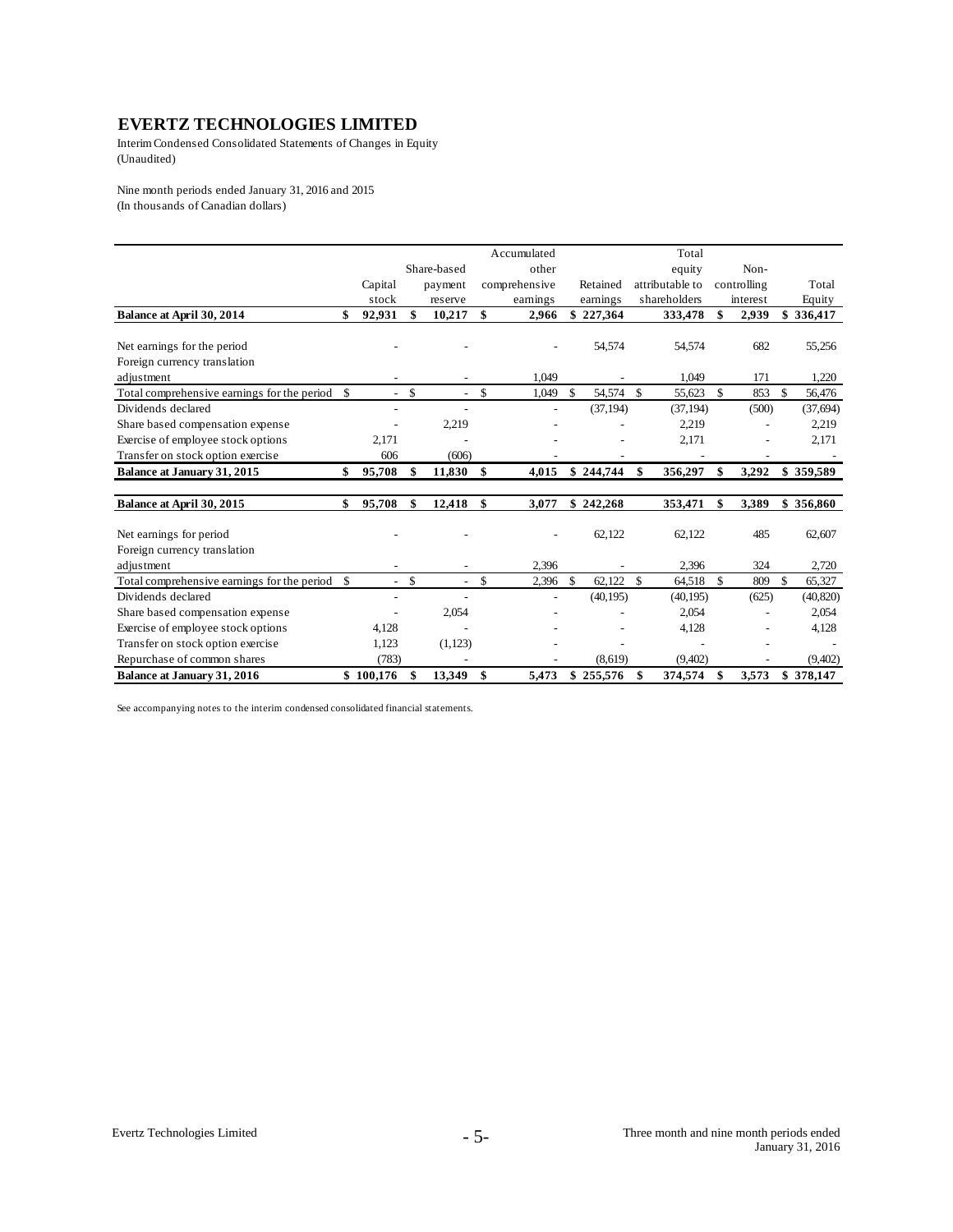Interim Condensed Consolidated Statements of Earnings (Unaudited)

Three month and nine month periods ended January 31, 2016 and 2015 (In thousands of Canadian dollars, except per share amounts)

|                                                       | January 31,<br>2016 |    |         |      |                                      |          |  |
|-------------------------------------------------------|---------------------|----|---------|------|--------------------------------------|----------|--|
|                                                       |                     |    |         |      | January 31,                          |          |  |
|                                                       |                     |    | 2015    |      | 2016                                 | 2015     |  |
| \$<br>Revenue                                         | 99,754              | \$ | 90,726  | \$   | $\boldsymbol{\mathsf{S}}$<br>285,183 | 271,629  |  |
| Cost of goods sold                                    | 42,763              |    | 39,709  |      | 122,829                              | 118,226  |  |
| Gross margin                                          | 56,991              |    | 51,017  |      | 162,354                              | 153,403  |  |
|                                                       |                     |    |         |      |                                      |          |  |
| Expenses                                              |                     |    |         |      |                                      |          |  |
| Selling, administrative and general (note 6)          | 16,623              |    | 16,440  |      | 49,490                               | 48,075   |  |
| Research and development                              | 17,229              |    | 15,768  |      | 49,608                               | 46,709   |  |
| Investment tax credits                                | (2,519)             |    | (2,325) |      | (7, 414)                             | (7,178)  |  |
| Foreign exchange gain                                 | (7,373)             |    | (6,744) |      | (14, 452)                            | (8, 124) |  |
|                                                       | 23,960              |    | 23,139  |      | 77,232                               | 79,482   |  |
|                                                       | 33,031              |    | 27,878  |      | 85,122                               | 73,921   |  |
| Finance income                                        | 117                 |    | 209     |      | 455                                  | 603      |  |
| Finance costs                                         | (128)               |    | (33)    |      | (450)                                | (176)    |  |
| Other income and expenses                             | 211                 |    | 138     |      | 361                                  | 165      |  |
| Earnings before income taxes                          | 33,231              |    | 28,192  |      | 85,488                               | 74,513   |  |
| Provision for (recovery of) income taxes              |                     |    |         |      |                                      |          |  |
| Current                                               | 7,344               |    | 5,777   |      | 23,312                               | 20,337   |  |
| Deferred                                              | 1,497               |    | 1,208   |      | (431)                                | (1,080)  |  |
|                                                       | 8,841               |    | 6,985   |      | 22,881                               | 19,257   |  |
| \$<br>Net earnings for the period                     | 24,390              | \$ | 21,207  | \$   | 62,607<br>\$                         | 55,256   |  |
| Net earnings attributable to non-controlling interest | 165                 |    | 193     |      | 485                                  | 682      |  |
| Net earnings attributable to shareholders             | 24,225              |    | 21,014  |      | 62,122                               | 54,574   |  |
| \$<br>Net earnings for the period                     | 24,390              | \$ | 21,207  | $\$$ | $\boldsymbol{\mathsf{S}}$<br>62,607  | 55,256   |  |
| Earnings per share (note 11)                          |                     |    |         |      |                                      |          |  |
| Basic<br>\$                                           | 0.33                | \$ | 0.28    | \$   | 0.83<br>\$                           | 0.73     |  |
| \$<br>Diluted                                         | 0.32                | \$ | 0.28    | \$   | \$<br>0.83                           | 0.73     |  |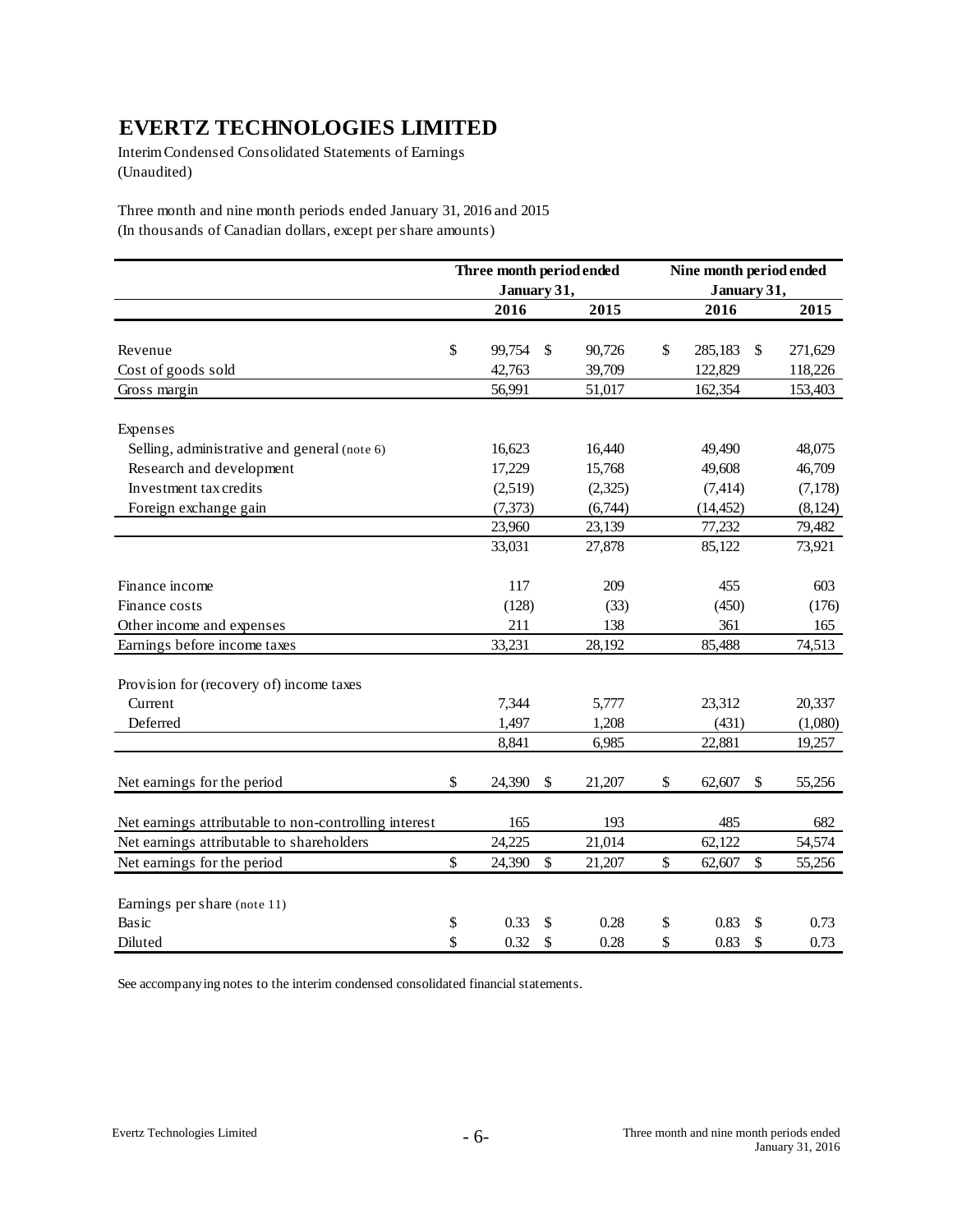Interim Condensed Consolidated Statements of Comprehensive Earnings (Unaudited)

Three month and nine month periods ended January 31, 2016 and 2015 (In thousands of Canadian dollars)

|                                                                 | Three month period ended |             |     |        |    | Nine month period ended |   |        |  |  |  |
|-----------------------------------------------------------------|--------------------------|-------------|-----|--------|----|-------------------------|---|--------|--|--|--|
|                                                                 |                          | January 31, |     |        |    | January 31,             |   |        |  |  |  |
|                                                                 |                          | 2016        |     | 2015   |    | 2016                    |   | 2015   |  |  |  |
| Net earnings for the period                                     | S                        | 24.390      | S   | 21,207 | S  | 62.607                  | S | 55,256 |  |  |  |
| Items that may be reclassified to net earnings:                 |                          |             |     |        |    |                         |   |        |  |  |  |
| Foreign currency translation adjustment                         |                          | (96)        |     | 2.378  |    | 2.720                   |   | 1,220  |  |  |  |
|                                                                 |                          |             |     |        |    |                         |   |        |  |  |  |
| Comprehensive earnings                                          | S                        | 24.294      |     | 23.585 |    | 65.327                  |   | 56,476 |  |  |  |
|                                                                 |                          |             |     |        |    |                         |   |        |  |  |  |
| Comprehensive earnings attributable to non-controlling interest | -S                       | 319         | \$. | 380    | \$ | 809                     | S | 853    |  |  |  |
| Comprehensive earnings attributable to shareholders             | \$                       | 23.975      |     | 23,205 | \$ | 64.518                  |   | 55,623 |  |  |  |
| Comprehensive earnings                                          |                          | 24.294      |     | 23,585 |    | 65,327                  |   | 56,476 |  |  |  |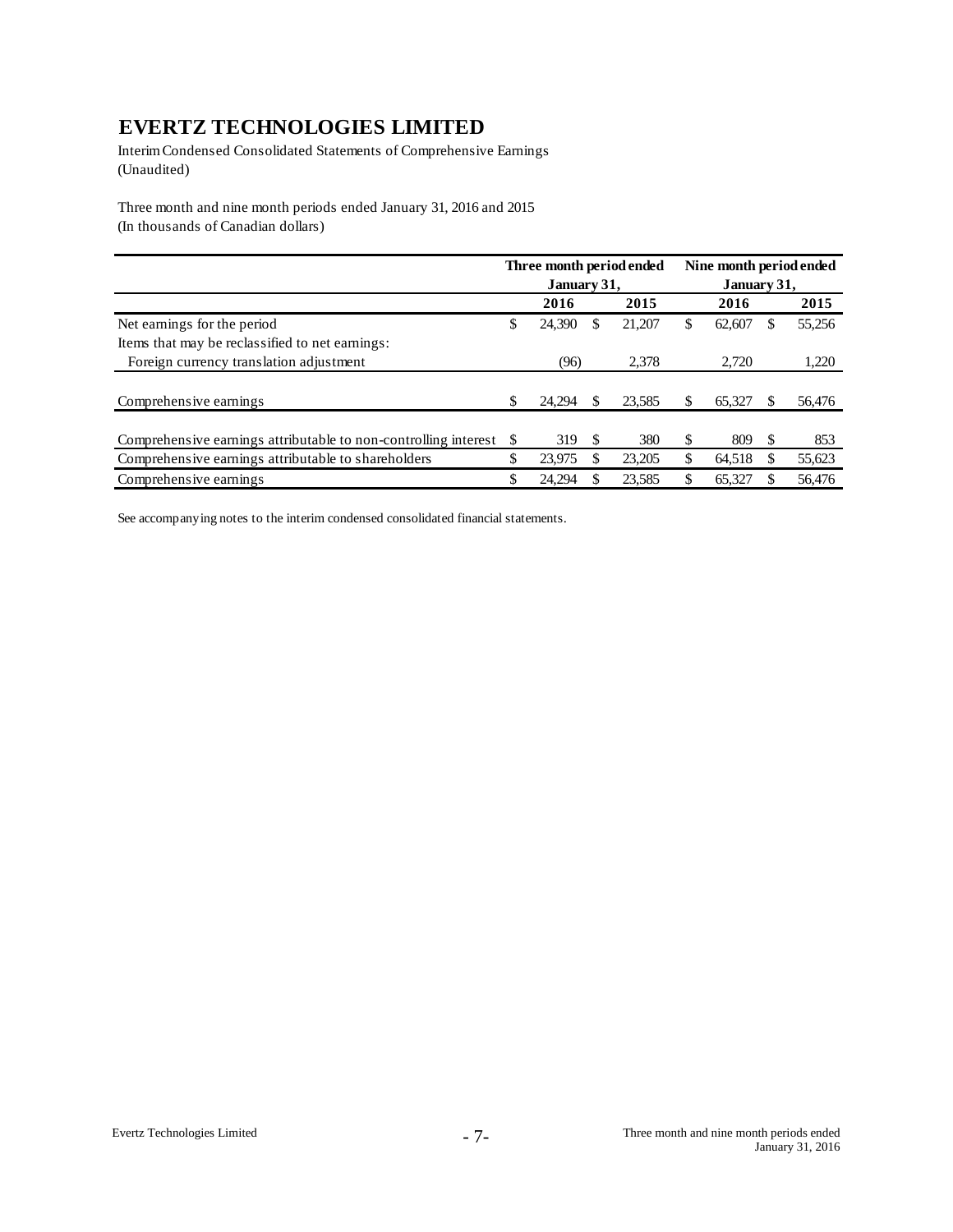Interim Condensed Consolidated Statements of Cash Flows (Unaudited)

Three month and nine month periods ended January 31, 2016 and 2015 (In thousands of Canadian dollars)

|                                                                                          | Three month period ended |               |           | Nine month period ended |    |           |  |  |  |
|------------------------------------------------------------------------------------------|--------------------------|---------------|-----------|-------------------------|----|-----------|--|--|--|
|                                                                                          | January 31,              |               |           | January 31,             |    |           |  |  |  |
|                                                                                          | 2016                     |               | 2015      | 2016                    |    | 2015      |  |  |  |
|                                                                                          |                          |               |           |                         |    |           |  |  |  |
| Operating activities                                                                     |                          |               |           |                         |    |           |  |  |  |
| Net earnings for the period                                                              | \$<br>24,390             | \$            | 21,207    | \$<br>62,607            | \$ | 55,256    |  |  |  |
| Add: Items not involving cash                                                            |                          |               |           |                         |    |           |  |  |  |
| Depreciation of property, plant and equipment                                            | 3,144                    |               | 2,649     | 8,539                   |    | 7,933     |  |  |  |
| Amortization of intangible assets                                                        |                          |               | 33        |                         |    | 238       |  |  |  |
| Loss (gain) on disposal of property, plant and equipment                                 | 109                      |               | (38)      | 57                      |    | (5)       |  |  |  |
| Share based compensation                                                                 | 603                      |               | 853       | 2,054                   |    | 2,219     |  |  |  |
| Interest expense                                                                         | 8                        |               | 21        | 26                      |    | 49        |  |  |  |
| Deferred income tax expense                                                              | 1.497                    |               | 1,208     | (431)                   |    | (1,080)   |  |  |  |
|                                                                                          | 29,751                   |               | 25,933    | 72,852                  |    | 64,610    |  |  |  |
| Current tax expenses, net of investment tax credits                                      | 4,825                    |               | 3,252     | 15,898                  |    | 12,959    |  |  |  |
| Income taxes paid                                                                        | (3,613)                  |               | (1,008)   | (17,780)                |    | (6, 647)  |  |  |  |
| Changes in non-cash working capital items (note 7)                                       | 18,669                   |               | (666)     | 10,111                  |    | (28, 826) |  |  |  |
| Cash provided by operating activities                                                    | 49,632                   |               | 27,511    | 81,081                  |    | 42,096    |  |  |  |
|                                                                                          |                          |               |           |                         |    |           |  |  |  |
| Investing activities                                                                     |                          |               |           |                         |    |           |  |  |  |
| Acquisition of property, plant and equipment                                             | (1,000)                  |               | (2,173)   | (3,130)                 |    | (6,663)   |  |  |  |
| Proceeds from disposal of property, plant and equipment                                  | 44                       |               | 24        | 115                     |    | 73        |  |  |  |
| Cash used in investing activities                                                        | (956)                    |               | (2, 149)  | (3,015)                 |    | (6,590)   |  |  |  |
| Financing activities                                                                     |                          |               |           |                         |    |           |  |  |  |
| Repayment of long term debt                                                              | 3                        |               | (82)      | (161)                   |    | (251)     |  |  |  |
| Interest paid                                                                            | (8)                      |               | (21)      | (26)                    |    | (49)      |  |  |  |
| Dividends paid                                                                           | (13, 351)                |               | (13,402)  | (40, 195)               |    | (37, 194) |  |  |  |
|                                                                                          |                          |               |           |                         |    |           |  |  |  |
| Dividends paid by subsidiaries to non-controlling interests<br>Capital stock repurchased |                          |               |           | (625)                   |    | (500)     |  |  |  |
|                                                                                          | (1,032)                  |               |           | (9,402)                 |    |           |  |  |  |
| Capital stock issued                                                                     |                          |               | 66        | 4,128                   |    | 2,171     |  |  |  |
| Cash used in financing activities                                                        | (14, 388)                |               | (13, 439) | (46,281)                |    | (35, 823) |  |  |  |
| Effect of exchange rates on cash and cash equivalents                                    | (1,855)                  |               | 996       | (2,542)                 |    | 1,664     |  |  |  |
|                                                                                          |                          |               |           |                         |    |           |  |  |  |
| Increase in cash and cash equivalents                                                    | 32,433                   |               | 12,919    | 29,243                  |    | 1,347     |  |  |  |
| Cash and cash equivalents beginning of period                                            | 97,491                   |               | 90,384    | 100,681                 |    | 101,956   |  |  |  |
| Cash and cash equivalents end of period                                                  | \$<br>129,924            | $\mathsf{\$}$ | 103,303   | \$<br>129,924           | \$ | 103,303   |  |  |  |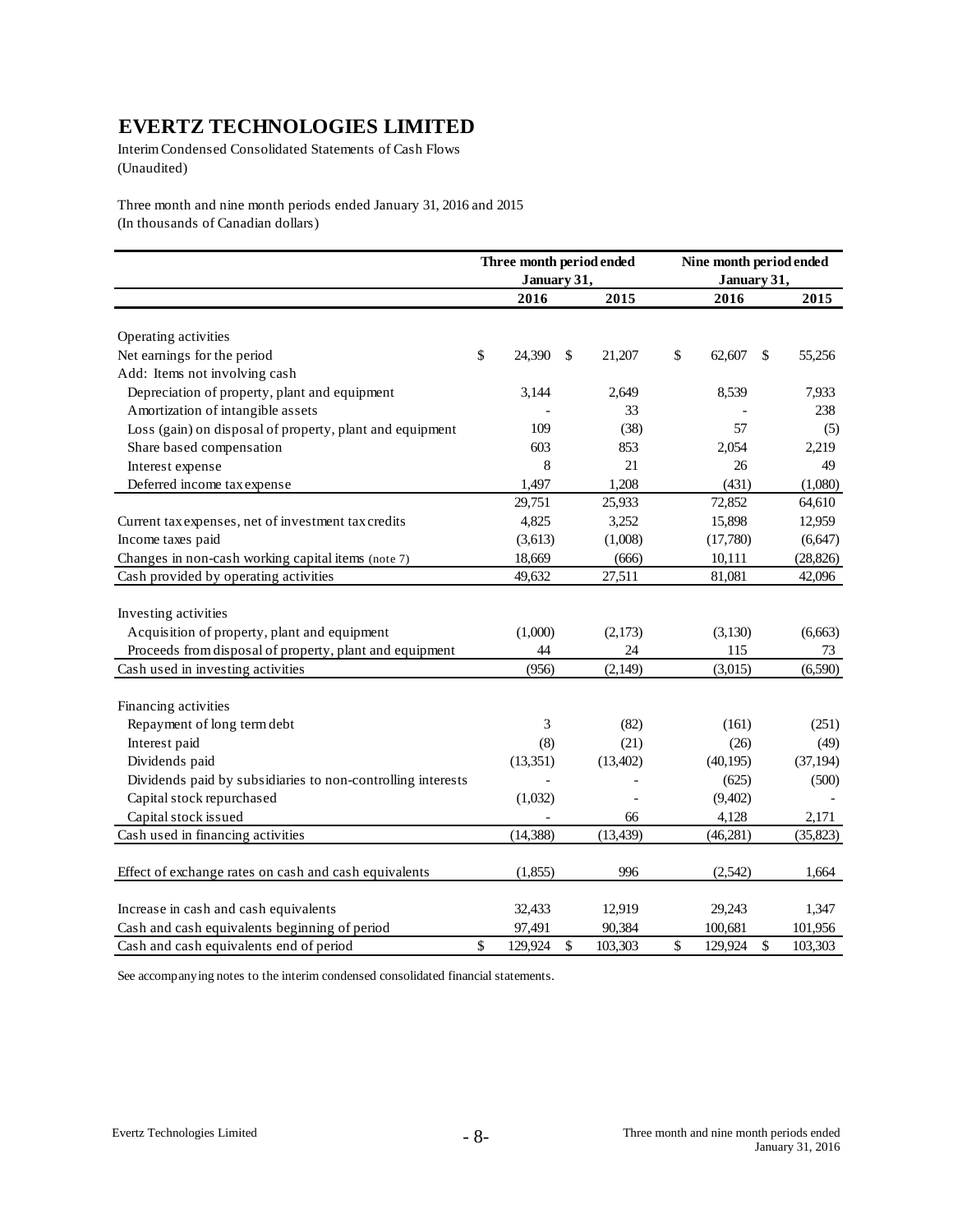#### **NOTES TO THE INTERIM CONDENSED CONSOLIDATED FINANCIAL STATEMENTS**

Three month and Nine month periods ended January 31, 2016 and 2015 (in thousands of Canadian dollars, except for "number of common shares", "number of options" and "per share" information)

Evertz Technologies Limited ("Evertz" or the "Company") is incorporated under the *Canada Business Corporations Act*. The Company is incorporated and domiciled in Canada and the registered head office is located at 5292 John Lucas Drive, Burlington, Ontario, Canada. The Company is a leading supplier of software, equipment and technology solutions to content creators, broadcasters, specialty channels and television service providers. The Company designs, manufactures and distributes video and audio infrastructure equipment for the production, post– production, broadcast and telecommunications markets.

### **1. STATEMENT OF COMPLIANCE**

These interim condensed consolidated financial statements have been prepared in accordance with International Financial Reporting Standards ("IFRS") as issued by the International Accounting Standards Board ("IASB") and under the IAS 34 "Interim Financial Reporting" using the same accounting policies as described in the Company's consolidated financial statements for the year ended April 30, 2015.

These interim condensed consolidated financial statements do not include all information and note disclosures required by IFRS for annual financial statements, and therefore; should be read in conjunction with the April 30, 2015 annual consolidated financial statements.

These interim condensed consolidated financial statements were authorized for issue by the Board of Directors on March 2, 2016.

#### **2. SIGNIFICANT ACCOUNTING POLICIES**

#### **New and Revised IFRSs Issued but Not Yet Effective**

Following is a listing of amendments, revisions and new International Financial Reporting Standards issued but not yet effective. Unless otherwise indicated, earlier application is permitted. The Company has not yet determined the impact of the adoption of the following standards.

#### *Financial Instruments*

IFRS 9, *Financial instruments* ("IFRS 9") was issued by the IASB in July 2014 and will replace IAS 39, *Financial Instruments: Recognition and Measurement* ("IAS 39"). IFRS 9 introduces new requirements for the financial reporting of financial assets and financial liabilities. IFRS 9 is effective for annual periods beginning on or after January 1, 2018.

#### *Revenue*

IFRS 15, *Revenue from contracts with customers* ("IFRS 15") was issued by the IASB in May 2014 and will replace IAS 11, *Construction Contracts* and IAS 18 *Revenue*. IFRS 15 specifies how and when revenue will be recognized. IFRS 15 is effective for annual periods beginning on or after January 1, 2018.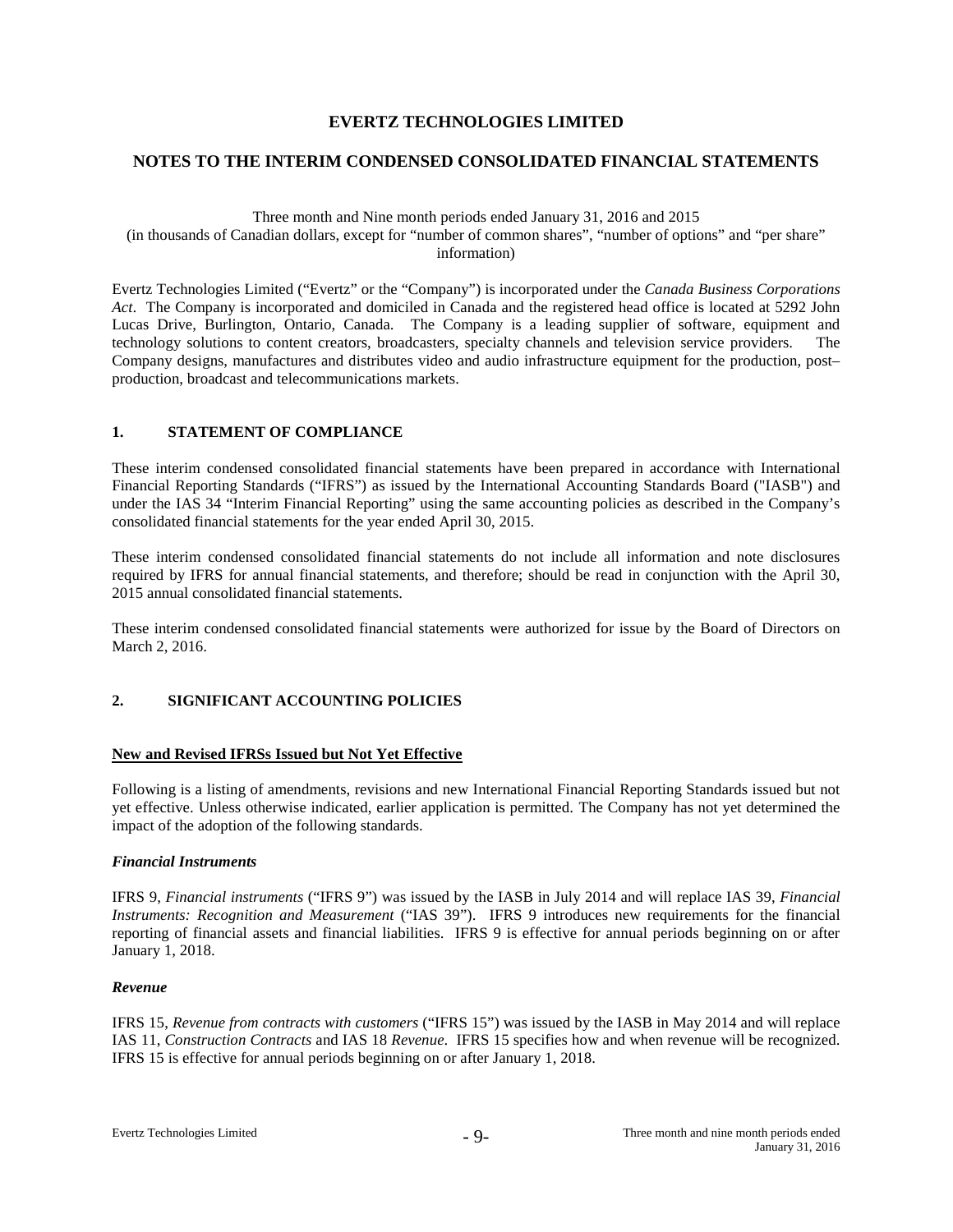### **3. PROPERTY, PLANT AND EQUIPMENT**

|                                    |    | <b>January 31, 2016</b> |    |                     |    |               | April 30, 2015 |    |                     |    |          |
|------------------------------------|----|-------------------------|----|---------------------|----|---------------|----------------|----|---------------------|----|----------|
|                                    |    |                         |    | <b>Accumulated</b>  |    | Carrying      |                |    | <b>Accumulated</b>  |    | Carrying |
|                                    |    | Cost                    |    | <b>Depreciation</b> |    | <b>Amount</b> | Cost           |    | <b>Depreciation</b> |    | Amount   |
| Office furniture and equipment     | J  | 3,193                   | \$ | 1,892               | \$ | 1,301         | \$<br>2.862    | \$ | 1.707               | \$ | 1,155    |
| Research and development equipment |    | 29,925                  |    | 20,458              |    | 9.467         | 29,046         |    | 16.764              |    | 12,282   |
| Airplanes                          |    | 19.727                  |    | 10.547              |    | 9.180         | 19.727         |    | 9.274               |    | 10,453   |
| Machinery and equipment            |    | 51,664                  |    | 38,615              |    | 13,049        | 48.970         |    | 35,599              |    | 13,371   |
| Leaseholds                         |    | 6.012                   |    | 4.480               |    | 1,532         | 5,981          |    | 4.088               |    | 1,893    |
| Land                               |    | 2,388                   |    | ۰                   |    | 2,388         | 2,215          |    | -                   |    | 2,215    |
| <b>Buildings</b>                   |    | 10.505                  |    | 2.203               |    | 8.302         | 9.574          |    | 1.863               |    | 7,711    |
|                                    | \$ | 123.414                 |    | 78,195              |    | 45,219        | 118.375        | \$ | 69,295              | \$ | 49,080   |

### **4. PROVISIONS**

|                                 |         | Warranty and Lease/Retirement |       |
|---------------------------------|---------|-------------------------------|-------|
|                                 | Returns | <b>Obligations</b>            | Total |
| Balance as at April 30, 2015    | 2,111   | 118                           | 2,229 |
| Net (provisions used) additions | 472     | 88                            | 560   |
| Foreign exchange differences    | 16      |                               | 25    |
| Balance as at January 31, 2016  | 2.599   | 215                           |       |

#### *Warranty and Returns*

The provision relates to estimated future costs associated with warranty repairs and returns on hardware solutions. The provision is based on historical data associated with similar products. The warranty and returns are expected to be incurred within the next twelve months.

#### *Lease/Retirement Obligations*

The provision relates to estimated restoration costs expected to be incurred upon the conclusion of Company leases.

## **5. CAPITAL STOCK**

Authorized capital stock consists of: Unlimited number of preferred shares Unlimited number of common shares

|                                      | Number of     | Amount  |
|--------------------------------------|---------------|---------|
|                                      | Common Shares |         |
| Balance as at April 30, 2015         | 74,459,346    | 95,708  |
| Issued on exercise of stock options  | 322,500       | 4,128   |
| Transferred on stock option exercise | -             | 1,123   |
| Cancelled pursuant to NCIB           | (608, 100)    | (783)   |
| Balance as at January 31, 2016       | 74,173,746    | 100,176 |

#### *Normal Course Issuer Bid*

In June 2015, the Company filed a Normal Course Issuer Bid (NCIB) with the TSX to repurchase, at the Company's discretion, until June 28, 2016 up to 3,722,967 outstanding common shares on the open market or as otherwise permitted, subject to normal terms and limitations of such bids. The Company purchased and cancelled 608,100 shares at a weighted average price of \$15.46 during the period (2015 - nil).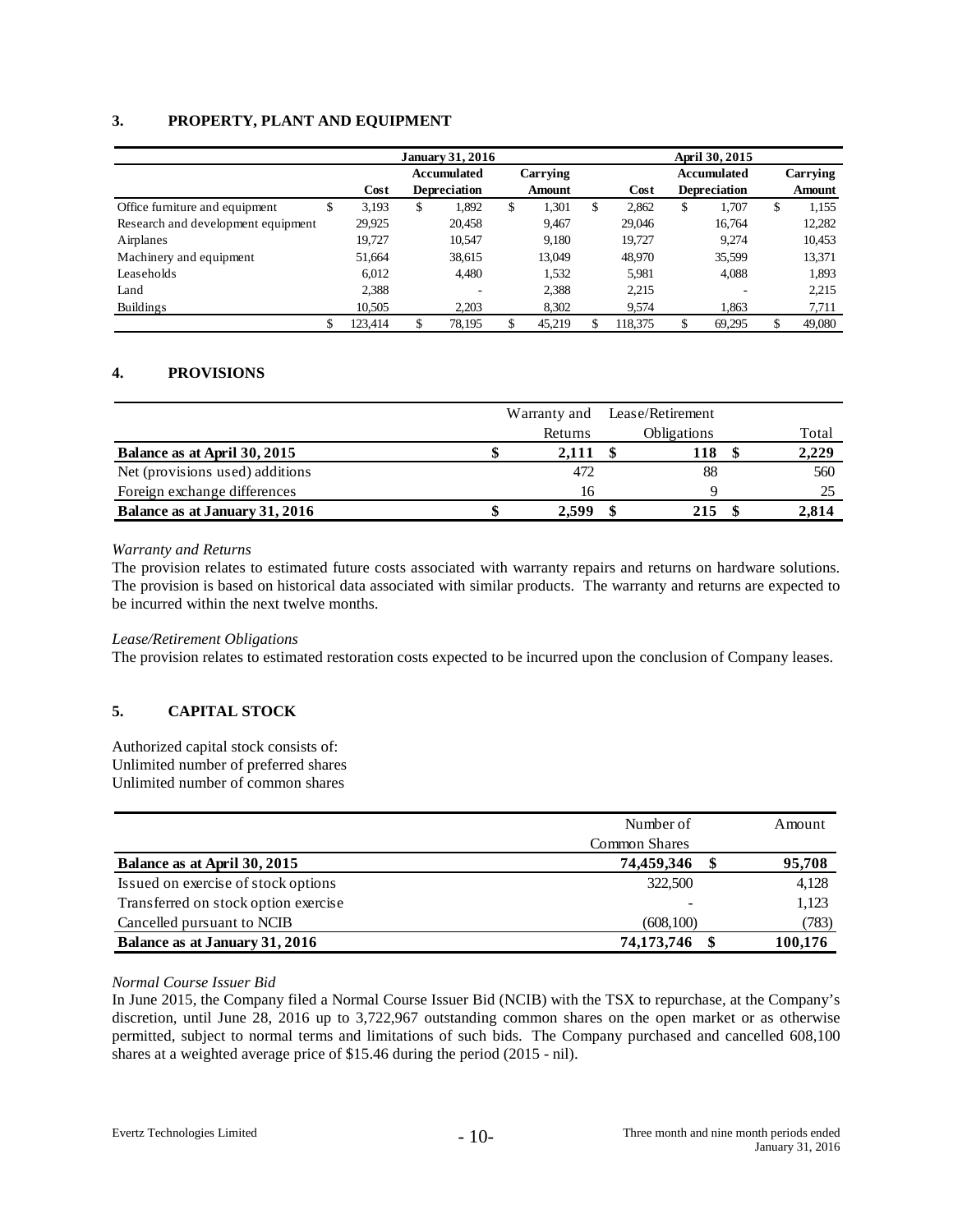*Note 5 continued …*

*Dividends Per Share* During the quarter, \$0.18 in dividends per share was declared.

# **6. SELLING, ADMINISTRATIVE AND GENERAL EXPENSES**

|                                               |    | Three month period ended<br>January 31, |  | Nine month period ended<br>January 31, |    |        |   |        |
|-----------------------------------------------|----|-----------------------------------------|--|----------------------------------------|----|--------|---|--------|
|                                               |    | 2016                                    |  | 2015                                   |    | 2016   |   | 2015   |
| Selling and administrative                    | S  | 15,121                                  |  | 14,805                                 | \$ | 44,750 | S | 43,307 |
| Share based compensation (note 8)             |    | 603                                     |  | 853                                    |    | 2,054  |   | 2,219  |
| Depreciation of property, plant and equipment |    |                                         |  |                                        |    |        |   |        |
| (non-production)                              |    | 899                                     |  | 749                                    |    | 2,686  |   | 2,311  |
| Amortization of intangibles                   |    |                                         |  | 33                                     |    |        |   | 238    |
|                                               | \$ | 16.623                                  |  | 16.440                                 |    | 49.490 |   | 48,075 |

# **7. STATEMENT OF CASH FLOWS**

**Changes in non**–**cash working capital items**

|                             |             | Three month period ended<br>Nine month period ended<br>January 31, |          |    | January 31, |           |  |  |
|-----------------------------|-------------|--------------------------------------------------------------------|----------|----|-------------|-----------|--|--|
|                             | 2016        |                                                                    | 2015     |    | 2016        | 2015      |  |  |
| Trade and other receivables | \$<br>6,198 | \$.                                                                | (15,050) | \$ | 2.454<br>\$ | (13,368)  |  |  |
| Prepaid expenses            | 47          |                                                                    | (55)     |    | 3,848       | (16,615)  |  |  |
| Inventories                 | 2,716       |                                                                    | (1,316)  |    | (2,208)     | (1,257)   |  |  |
| Trade and other payables    | 9,643       |                                                                    | 11,390   |    | 1,847       | (1,274)   |  |  |
| Deferred revenue            | 46          |                                                                    | 4,148    |    | 3,585       | 3,477     |  |  |
| Provisions                  | 19          |                                                                    | 217      |    | 585         | 211       |  |  |
|                             | 18,669      | -S                                                                 | (666)    | \$ | 10,111<br>S | (28, 826) |  |  |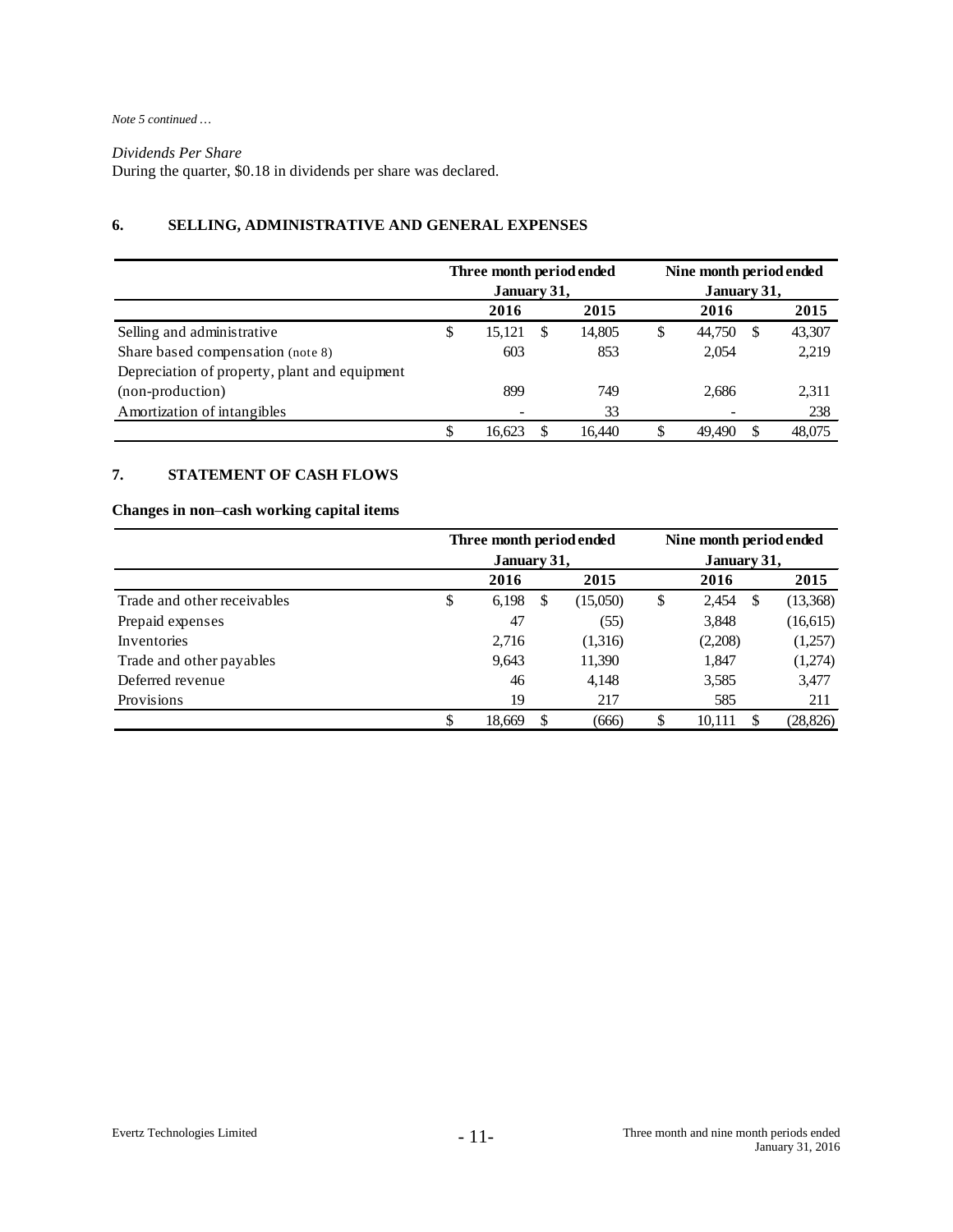#### **8. SHARE BASED PAYMENTS**

The Company established, in June 2006, a stock option plan to attract, retain, motivate and compensate employees, officers and eligible directors who are integral to the growth and success of the Company. A number of shares equal to 10% of the Company's outstanding common shares are to be reserved for issuance under the stock option plan.

The Board of Directors administers the stock option plan and will determine the terms of any options granted. The exercise price of an option is to be set by the Board of Directors at the time of grant but shall not be lower than the market price as defined in the option plan at the time of grant. The term of the option cannot exceed 10 years. Stock options currently granted normally fully vest and expire by the end of the fifth year.

The changes in the number of outstanding share options are as follows:

|                                | Number of |    | Weighted              |
|--------------------------------|-----------|----|-----------------------|
|                                | Options   |    | Average               |
|                                |           |    | <b>Exercise Price</b> |
| Balance as at April 30, 2015   | 4,736,500 | Φ  | 14.57                 |
| Granted                        | 395,000   |    | 15.36                 |
| Exercised                      | (322,500) |    | 12.80                 |
| Forfeited                      | (207,500) |    | 13.65                 |
| Expired                        | (60,000)  |    | 15.64                 |
| Balance as at January 31, 2016 | 4,541,500 | \$ | 14.79                 |

| <b>Exercise Price</b> | <b>Weighted Average</b><br><b>Exercise Price</b> |       | Number of<br>Outstanding | <b>Weighted Average</b><br>Remaining | Number of<br><b>Options</b> | <b>Weighted Average</b><br><b>Exercise Price of</b> |                            |  |
|-----------------------|--------------------------------------------------|-------|--------------------------|--------------------------------------|-----------------------------|-----------------------------------------------------|----------------------------|--|
|                       |                                                  |       | <b>Options</b>           | <b>Contractual Life</b>              | <b>Exercisable</b>          |                                                     | <b>Exercisable Options</b> |  |
| \$11.88               |                                                  | 11.88 | 1,534,500                | 0.7                                  | $\overline{\phantom{0}}$    |                                                     |                            |  |
| $$12.23 - $16.29$     |                                                  | 15.07 | 1.259.500                | 1.2                                  | 216,000                     | -S                                                  | 16.21                      |  |
| \$17.03               |                                                  | 17.03 | 1,539,000                | 1.4                                  | $\overline{\phantom{0}}$    |                                                     |                            |  |
| $$17.19 - $19.34$     |                                                  | 18.07 | 208,500                  | 2.8                                  | $\overline{\phantom{a}}$    |                                                     | $\overline{\phantom{0}}$   |  |
| Totals                |                                                  | 14.79 | 4,541,500                | 1.7                                  | 216,000                     |                                                     | 16.21                      |  |

#### **Compensation expense**

The share based compensation expense that has been charged against earnings over the nine month and three month period ended is \$2,054 (2015 - \$2,219) and \$603 (2015 - \$853). Compensation expense on grants during the year was calculated using the Black–Scholes option pricing model with the following weighted average assumptions:

|                                                   | Nine month period ended | Nine month period ended |
|---------------------------------------------------|-------------------------|-------------------------|
|                                                   | <b>January 31, 2016</b> | <b>January 31, 2015</b> |
| Risk-free interest rate                           | 1.07%                   | 1.55%                   |
| Dividend yield                                    | 4.69%                   | 3.78%                   |
| Expected life                                     | 5 years                 | 5 years                 |
| Expected volatility                               | 21%                     | 23%                     |
| Weighted average grant-date fair value:           |                         |                         |
| Where the exercise price equaled the market price | \$1.48                  | \$2.42                  |

Expected volatility is based on historical share price volatility over the past 5 years of the Company. Share based compensation expense was calculated using a weighted average forfeiture rate of 22% (2015 - 22%).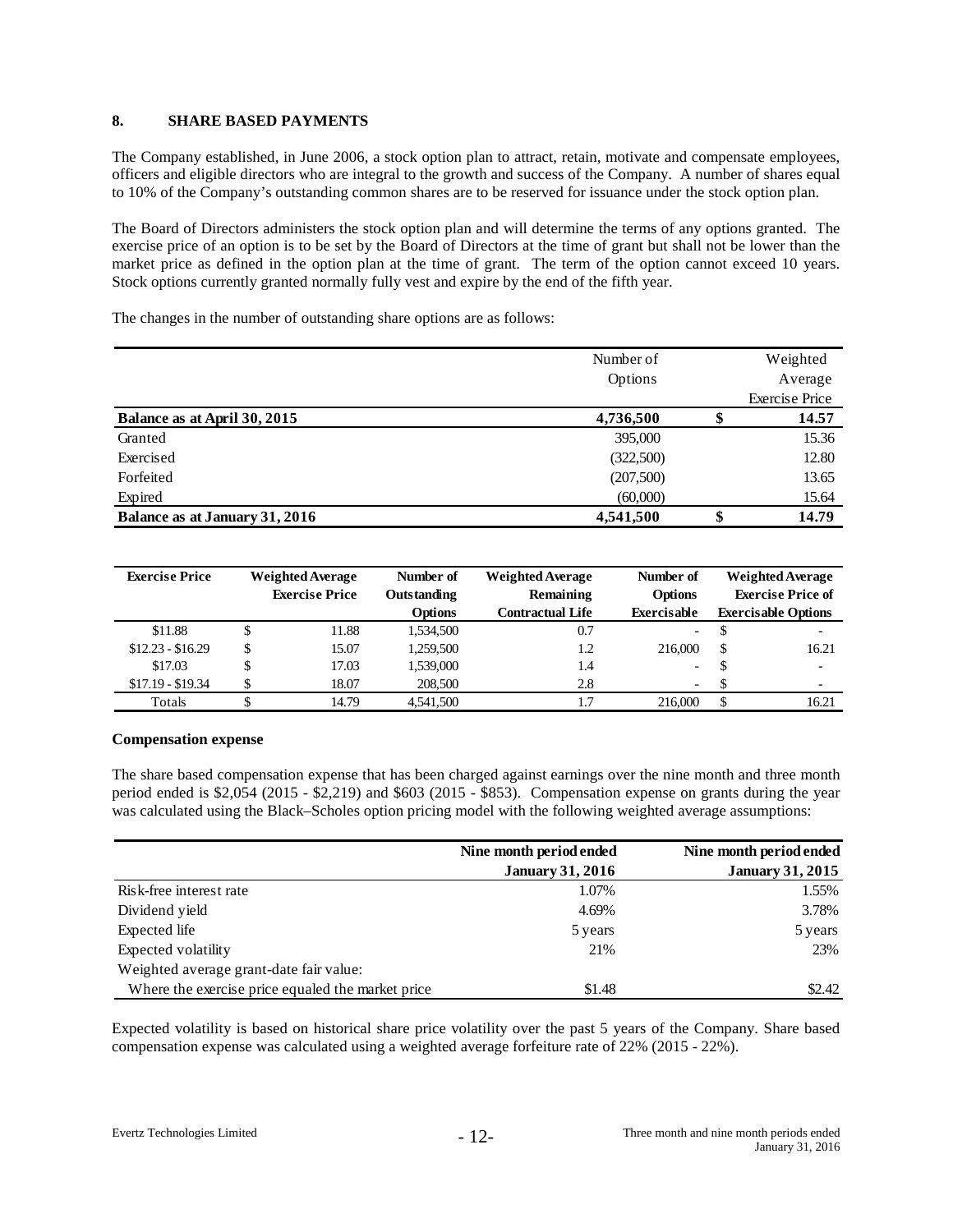### **9. SEGMENTED INFORMATION**

The Company reviewed its operations and determined that it operates a single reportable segment, the television broadcast equipment market. The single reportable operating segment derives its revenues from the sale of hardware and software solutions including related services, training and commissioning.

|                      | Three month period ended<br>January 31, |        |   |        | Nine month period ended<br>January 31, |         |  |         |
|----------------------|-----------------------------------------|--------|---|--------|----------------------------------------|---------|--|---------|
| Revenue              |                                         | 2016   |   | 2015   |                                        | 2016    |  | 2015    |
| <b>United States</b> | S                                       | 49.696 | S | 47.713 |                                        | 153,327 |  | 136,722 |
| International        |                                         | 46,181 |   | 37,174 |                                        | 120,419 |  | 117,204 |
| Canada               |                                         | 3,877  |   | 5.839  |                                        | 11.437  |  | 17,703  |
|                      | S                                       | 99.754 |   | 90.726 |                                        | 285.183 |  | 271,629 |

|                      | <b>January 31, 2016</b>       |        |          |                          | April 30, 2015 |                               |          |        |
|----------------------|-------------------------------|--------|----------|--------------------------|----------------|-------------------------------|----------|--------|
|                      | Property,<br><b>Plant</b> and |        |          |                          |                | Property,<br><b>Plant</b> and |          |        |
|                      | Equipment                     |        | Goodwill |                          | Equipment      |                               | Goodwill |        |
| <b>United States</b> | \$                            | 12,712 | \$       | 400                      | \$             | 13.206                        | S        | 345    |
| International        |                               | 9,948  |          | 18,223                   |                | 10,476                        |          | 17,968 |
| Canada               |                               | 22,559 |          | $\overline{\phantom{a}}$ |                | 25,398                        |          |        |
|                      | D                             | 45.219 | ¢<br>D   | 18.623                   | S              | 49,080                        |          | 18,313 |